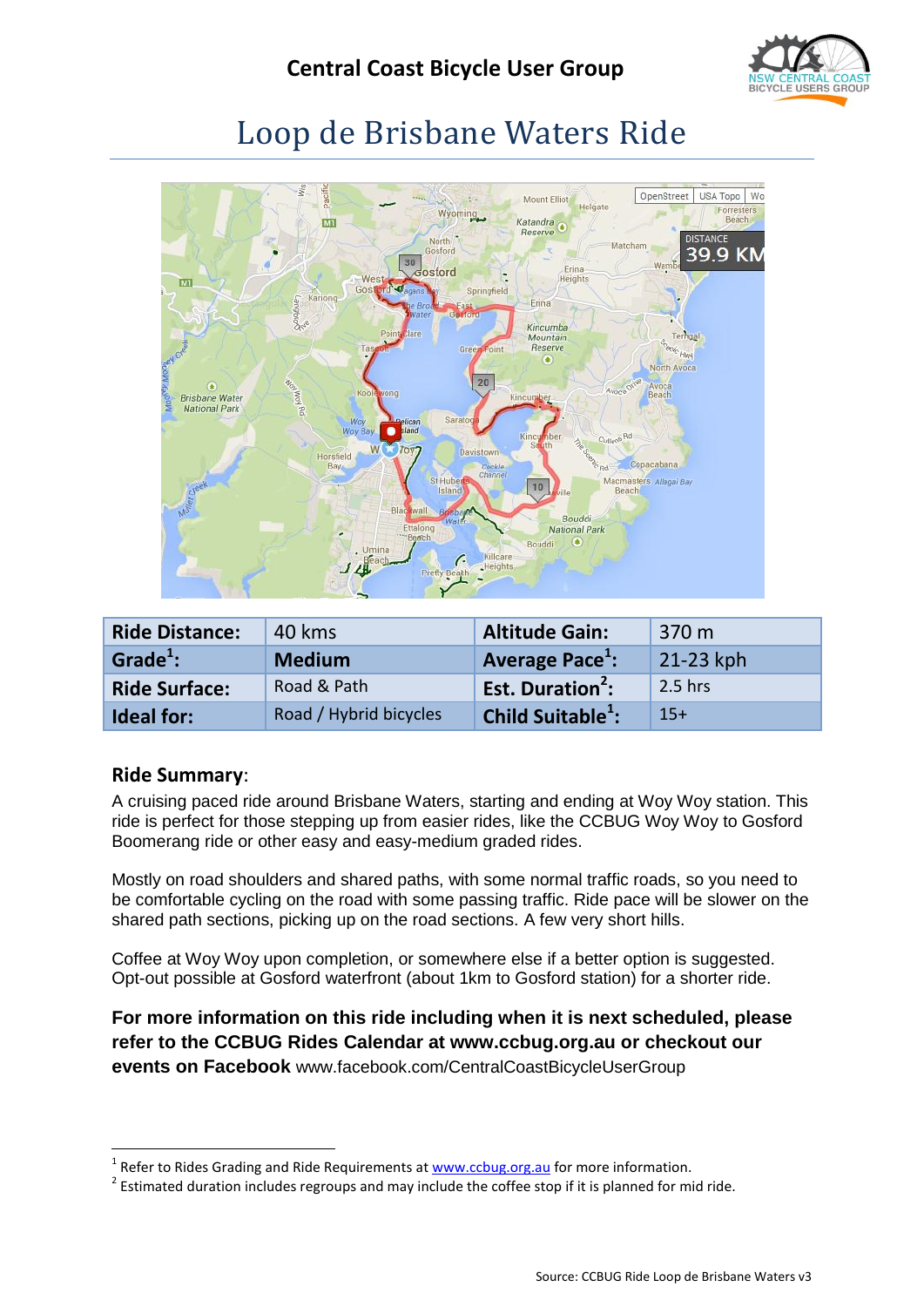

### **Ride Details – Loop de Brisbane Waters**

#### **Opt in points**

None.

#### **Opt out points**

There are no train stations on the route until we get to Gosford (about 1km from the route) which is after having completed about 30kms.

You can turn around at any point and retrace the route, but please let the ride leader know BEFORE you leave the ride!

#### **Water & Toilet Loctions**

Woy Woy train station near bus interchange beside the lift (if open) Public toilets in Kitchener Park Ettalong (about 50m off route on Maitland Bay Drv) Public toilets in Albany St Point Frederick (about 300m off route along Albany St) Public toilets in Kibble Park Gosford (about 500m off route along Mann St) Public toilets in Koolewong Foreshore Reserve

Watering station on shared path in Lions Park near Gosford Pool Watering station on shared path near Gosford Pool carpark Watering station on shared path at Koolewong Foreshore Reserve

**Map Reference**:<http://www.mapmyride.com/routes/view/582464944>

**Ride Leader Notes:**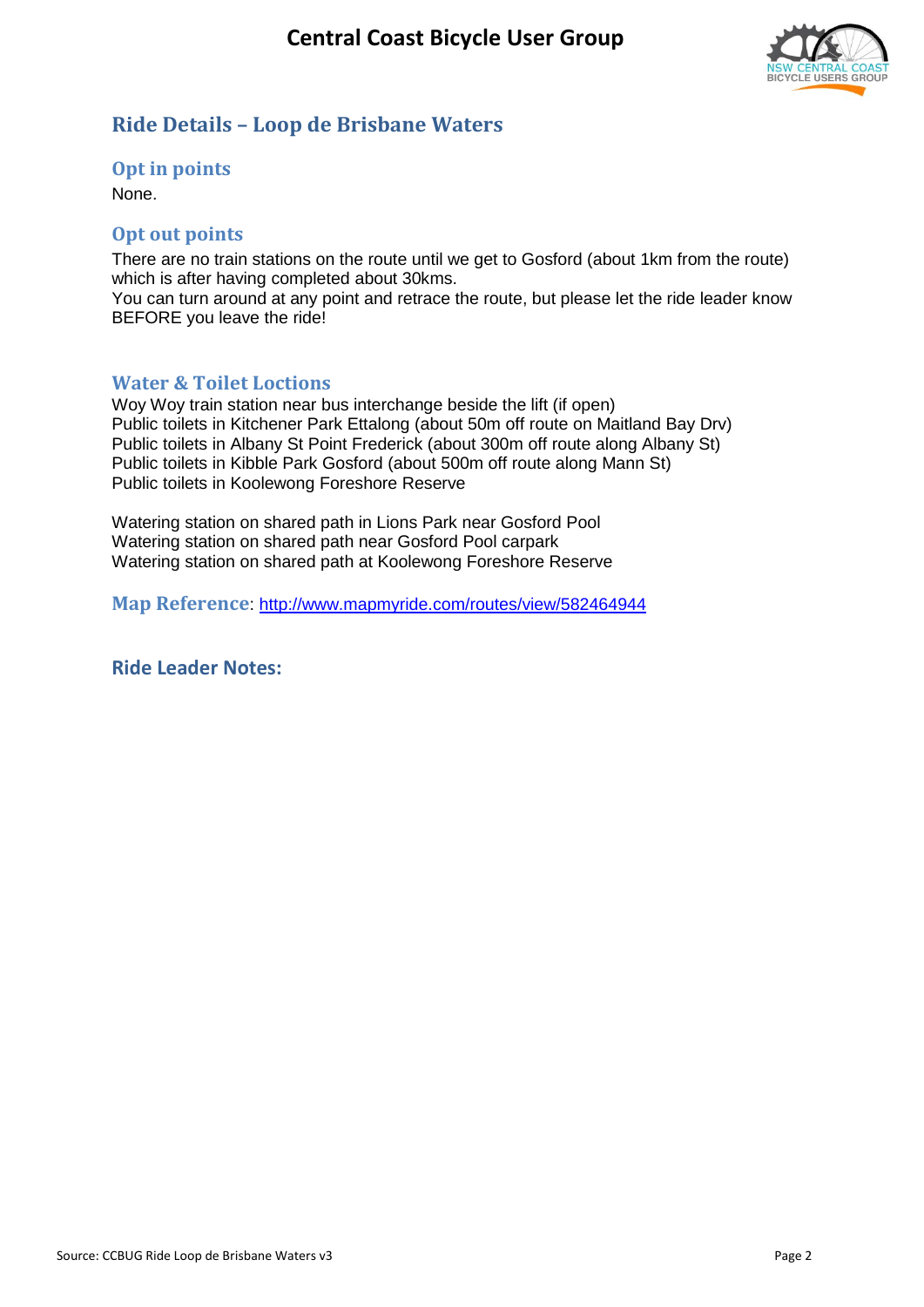

| <b>Distance</b> | <b>Direction</b>    | Street / Location                                                                                          | Hazards / notes                                                                                           |
|-----------------|---------------------|------------------------------------------------------------------------------------------------------------|-----------------------------------------------------------------------------------------------------------|
| <b>Marker</b>   |                     |                                                                                                            |                                                                                                           |
| 0 <sub>km</sub> | Straight            | From Woy Woy train station across the<br>lights on to Blackwall Rd                                         | Some traffic in shopping area; watch<br>for parked car doors                                              |
| 200m            | Straight            | Across the roundabout to continue on<br><b>Blackwall Rd</b>                                                | Watch for vehicular traffic at<br>roundabout!                                                             |
| 1.5km           | Veer right          | Follow the road around to the right<br>which becomes Memorial Ave                                          | Use marked shoulder                                                                                       |
| 3km             | Left                | At the roundabout on to Maitland Bay<br>Drv                                                                | Watch for vehicular traffic at<br>roundabout!                                                             |
| 4.3km           | Straight            | Use the narrow road shoulder on Rip<br><b>Bridge</b>                                                       | Watch out for water and debris on<br>the shoulder! May need to take the<br>lane - check for traffic first |
| 4.5km           | Straight            | Road shoulder very narrow near<br>pedestrian island - take the lane!                                       | Watch for vehicular traffic before<br>taking lane                                                         |
| 5.2km           | Straight            | Across the roundabout at St. Huberts<br>Island turnoff                                                     | Watch for vehicular traffic at<br>roundabout!                                                             |
| 5.3km           | Straight            | Along Empire Bay Drv                                                                                       | Steep downhill with narrow shoulder<br>and some uneven service risers!                                    |
| 5.5km           | Straight            | Up the hill                                                                                                | Narrow shoulder! Watch for gravel &<br>glass debris                                                       |
| 6.7km           | Stop                | Regroup at the start of the slip lane to<br>Greenfield Rd (Empire Bay turnoff)                             |                                                                                                           |
| 7km             | Straight            | Empire Bay Drv near Public Shool                                                                           | Narrow road around pedestrian<br>crossing/lights                                                          |
| 9.5km           | Straight            | Along Empire Bay Drv, near Nerang Rd                                                                       | Very rough and a bit narrow road<br>shoulder                                                              |
| 12.7km          | Straight            | Up the steep little hill                                                                                   | Narrow shoulder! May have tree<br>debris. Check lane before merging.                                      |
| 13.5km          | Veer left &<br>stop | At John Hunter Drv onto shared path at<br>Nautical Retirement Village, South<br>Kincumber<br>Short regroup | Watch for vehicles exiting/entering<br>the village; watch for pedestrians<br>near bus stop.               |
| 14km            | Left                | Following shared path and over bumpy<br>bridge                                                             | Watch for pedestrians!<br>Watch for bollards                                                              |
| 14.2km          | Right               | Onto Hawke St                                                                                              | <b>Bollards!</b>                                                                                          |
| 14.5km          | Left                | Onto shared path over Kincumber Ck                                                                         | Watch for pedestrians!<br>Watch for bollards<br>May be some gravel exiting Hawke st                       |
| 14.5km          | Left                | Onto shared path through Frost Reserve                                                                     | Watch for pedestrians!<br>Watch for bollards                                                              |
| 15km            | Straight            | Onto Warrana Rd                                                                                            | <b>Bollards</b>                                                                                           |
| 15.3km          | Right               | <b>Onto Samantha Cres</b>                                                                                  | Watch for vehicular traffic.                                                                              |
| 15.5km          | Left                | Onto shared path at corner                                                                                 | Watch for pedestrians!                                                                                    |
| 15.75km         | Left                | Carrak Rd                                                                                                  | <b>Bollards</b>                                                                                           |
|                 |                     |                                                                                                            | Give way to vehicular traffic on right!                                                                   |
| 16km            | Hard Right          | Onto shared path                                                                                           | Watch for pedestrians!<br>Watch for bollards                                                              |
| 18.7km          | Stop                | Short regroup                                                                                              | Watch for vehicular traffic                                                                               |

### **Cue Sheet – Loop de Brisbane Waters**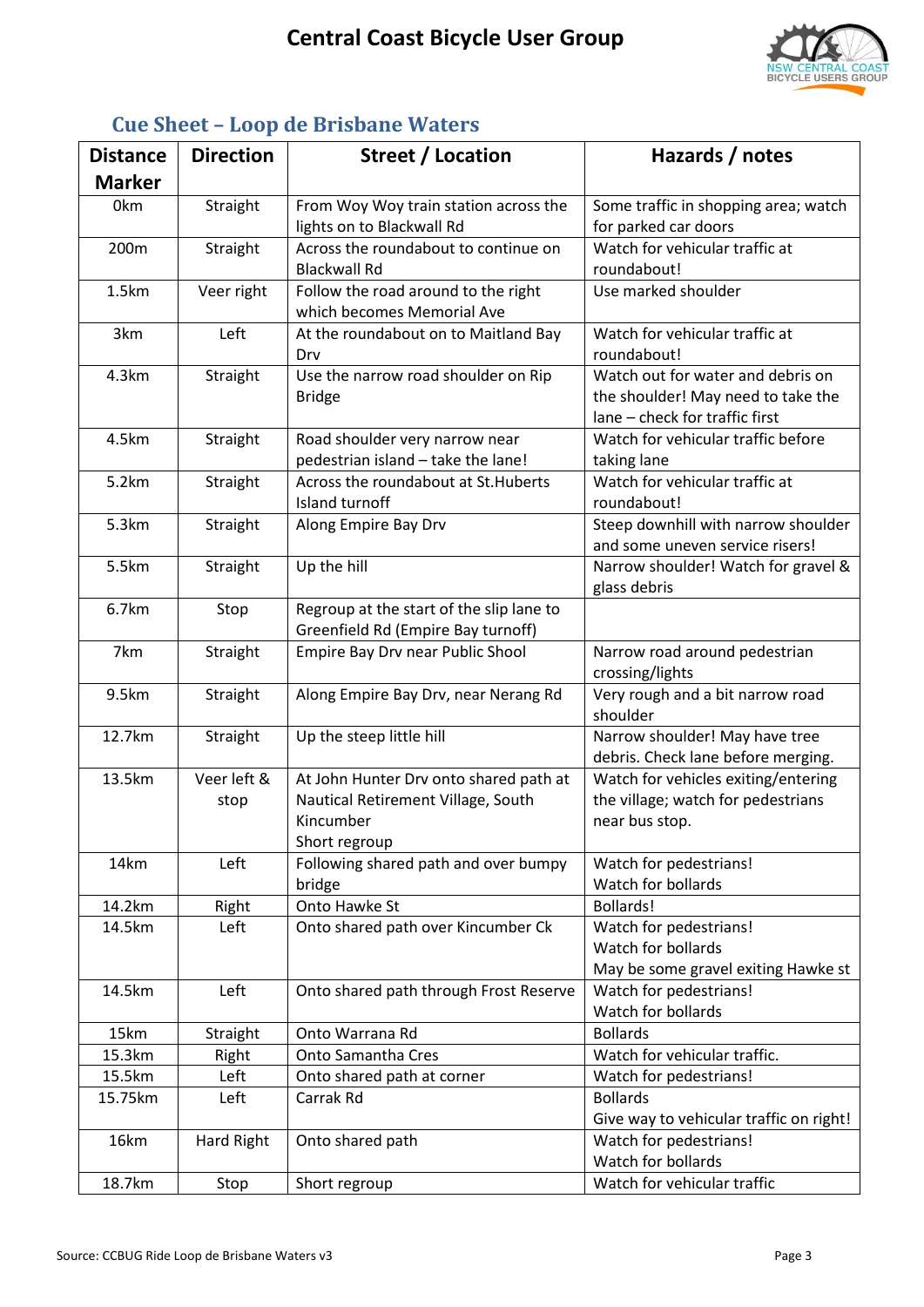## **Central Coast Bicycle User Group**



| <b>Distance</b>  | <b>Direction</b>   | <b>Street / Location</b>                                         | Hazards / notes                      |
|------------------|--------------------|------------------------------------------------------------------|--------------------------------------|
| <b>Marker</b>    |                    |                                                                  |                                      |
|                  | then Right         | Onto Davistown Rd                                                | Bollards and gravel at end of path   |
| 18.8km           | Right              | At roundabout to continue on                                     | Watch for vehicular traffic          |
|                  |                    | Davistown Rd                                                     | May be narrow shoulder (parked       |
|                  |                    |                                                                  | cars)                                |
| 19.2km           | Straight           | At roundabout to continue on                                     | Watch for vehicular traffic          |
|                  |                    | Davistown Rd                                                     | Short section without useable        |
|                  |                    |                                                                  | shoulder - merge carefully!          |
| 20.5km           | Left               | At roundabout on to Avoca Drv -                                  | Watch for vehicular traffic          |
| 21km             | Stop               | shoulder<br>Regroup near Elfin Hill Rd                           |                                      |
| 23.5km           | Veer left          | Onto shared path at Lakewood Ave                                 | Watch for pedestrians                |
|                  |                    | (traffic lights)                                                 |                                      |
| 24km             | Veer right         | Onto Avoca Drv shoulder after                                    | Watch for vehicular traffic on right |
|                  |                    | roundabout                                                       |                                      |
| 24.5km           | Veer left          | Onto footpath,                                                   | Dismount bikes (pedestrian crossing) |
|                  |                    | then cross Avoca Dry and then Central                            | Watch for pedestrians                |
|                  |                    | Coast Hwy at the pedestrian                                      |                                      |
|                  |                    | crossing/traffic lights                                          |                                      |
| 24.6km           | Left               | Onto shared path on north side of CC                             | Watch for pedestrians; some narrow   |
|                  |                    | Hwy                                                              | sections; some bumpy bits            |
| 26km             | Right              | <b>Onto Russell St</b>                                           | Watch for vehicular traffic          |
| 26.2km<br>26.5km | Left               | Onto Adelaide St                                                 |                                      |
| 26.7km           | Straight           | Across CC Hwy at the traffic lights<br>Onto Webb St              |                                      |
| 27.2km           | Right<br>Left      | Onto shared path beside Gosford East                             | Watch for lip / rough transition to  |
|                  |                    | <b>Public School</b>                                             | path; watch for pedestrians          |
| 27.3km           | Left               | Follow shared path beside CC Hwy                                 | Watch for pedestrians; narrow path   |
|                  |                    |                                                                  | section; some gravel                 |
| 27.4km           | Left               | <b>Onto Frederick St</b>                                         | Watch for vehicular traffic          |
| 27.6km           | Right              | Onto Duke St                                                     |                                      |
| 27.8km           | Right              | <b>Onto Masons Parade</b>                                        |                                      |
| 28km             | Left               | Onto shared path between Gosford                                 |                                      |
|                  |                    | Sailing club and Gosford Pool                                    |                                      |
| 28.1km           | Stop               | At water filling station                                         | Move bikes off path to allow other   |
|                  |                    |                                                                  | path users to proceed                |
| 28.2km           | Straight           | Across boat loading ramp                                         | Watch for vehicular traffic; some    |
|                  |                    |                                                                  | loose gravel                         |
| 29.4km           | Straight           | Across slip road, then continue along                            | Watch for traffic; bollards          |
|                  |                    | shared path up and over rail bridge                              |                                      |
| 29.8km           | Left               | Across Pacific Hwy slip lane (to CC Hwy)                         | Watch for traffic on left; bollards  |
| 29.8km           | Right              | Onto shared path                                                 |                                      |
| 30.2km           | Left               | On shared path into Carawah Reserve                              | Watch for pedestrians and other      |
|                  |                    |                                                                  | cyclists in windy section            |
| 30.3km           | Straight           | Over bridge and across road in Garnet                            | Watch for pedestrians; watch for     |
| 30.8km           | Then right         | <b>Adcock Park</b>                                               | vehicles; bollards                   |
| 31.2km           | Veer right<br>Left | Onto shared path beside CC Hwy<br>Onto Yallambee Ave shared path | Watch for pedestrians near traffic   |
|                  |                    |                                                                  | lights and near Gosford RSL; watch   |
|                  |                    |                                                                  |                                      |